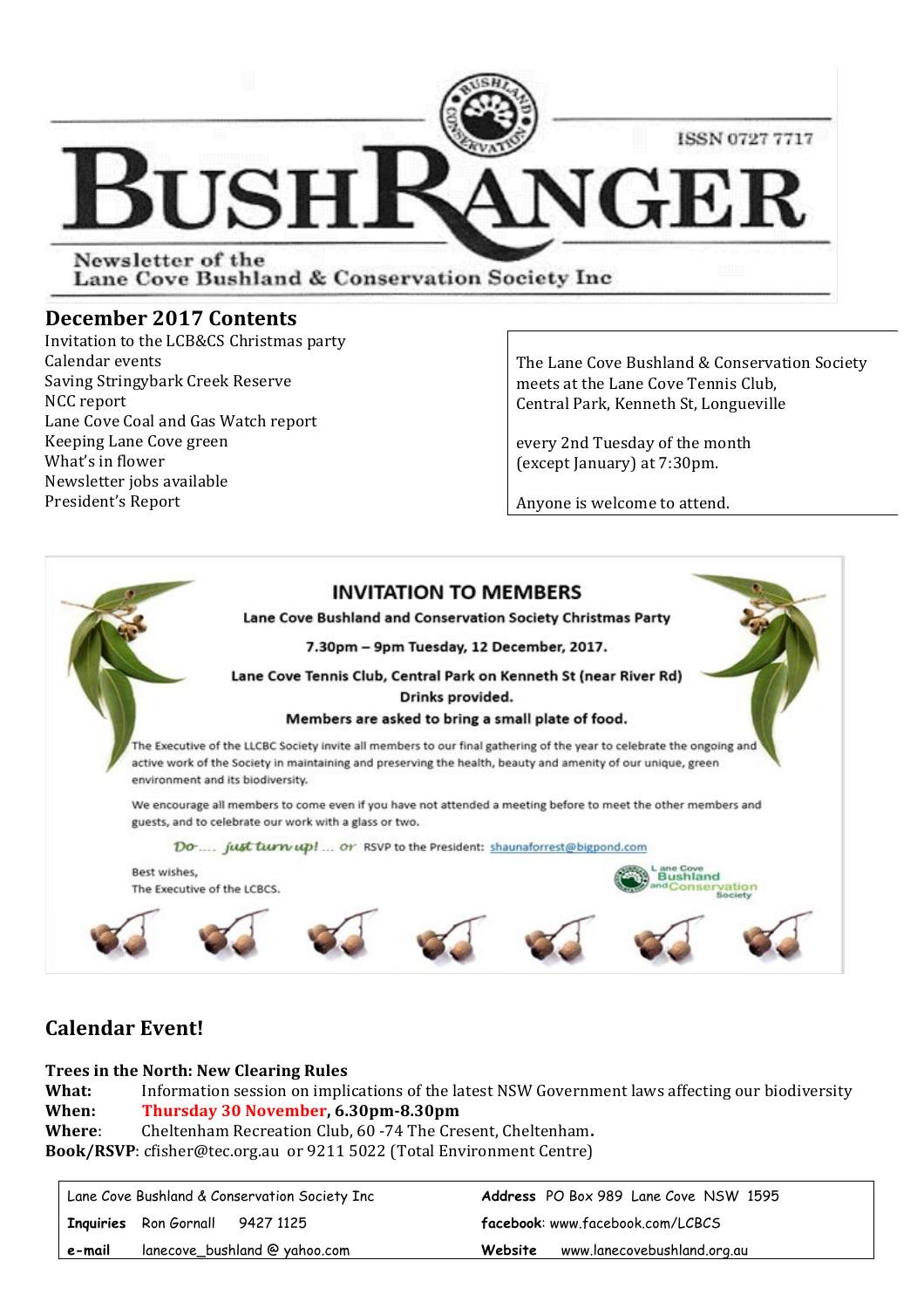## **What Else is On**

**New Nature Laws Forum**

What: Get involved in the campaign to strengthen Conservation Laws with Jemilah Hallinan (EDO NSW). **When**: **Thursday 7 December 2017, 6.15pm - 8pm**

Where: Surry Hills Community Centre, 405 Crown Street, Surry Hills

**Book/RSVP:** Daisy Barham Ph: 95161488 or email ncc@nature.org.au & share the event on Facebook.

#### **Draft Plans for St Leonards South**

**What:** Drop in Session on Draft Plans, now on public exhibition.

- **When: Saturday 9 December 2017 10am - 3pm**
- **Where:** Greenwich Community Centre, 46 Greenwich Road, Greenwich

**RSVP:** Written submissions until 5 December 2018. See:

www.lanecove.nsw.gov.au/CurrentIssues/Pages/StLeonardsSouth.aspx

#### **NEXT YEAR – FOR YOUR DIARIES**

**LCBCS Native Plant Stalls in the Plaza**

**What:** Fund raiser and promotion events

**When: Sat. 17 March AND Sat. 8 Sept. 2018, 9am -12 noon.**

#### **BIG MARCH IN THE CBD organised by Lock the Gate:**

**What:** Launch of the Time2Choose campaign 12 months out from the NSW State elections.

**When: Saturday 24<sup>th</sup> March 2018 at 12 noon.** 

#### **Jurassic Plastic**

| What:      | Dinosaur sculptures in landscapes made from discarded toys. Free! |  |
|------------|-------------------------------------------------------------------|--|
| When:      | 6-28 January 2018, 9am - 5pm                                      |  |
| Where:     | Sydney Town Hall, Lower Hall, George St.                          |  |
| More info: | https://www.sydneyfestival.org.au/2018/jurassic-plastic           |  |

### **LAST CHANCE TO SAVE STRINGYBARK CREEK RESERVE!**

14 Gay Street, Lane Cove North - Development Application





Members were asked via email to send individual, urgent submissions opposing the DA for seven villas on this site because of its proximity to the creek and planned removal of much of the existing, contiguous bushland in Stringybark Reserve and the Harry Howard walk.

The proposed DA would remove 86 native trees, with a possible loss **of 134 trees** and have a 'Significant Impact' on endangered ecological communities of Sydney Turpentine Ironbark Forest and Sydney Bluegum High Forest. There were many breaches of our Development Control Plans so that we recommended "Reject it!"

**Readers should contact all nine Lane Cove Councillors to ensure that they make the final decision.**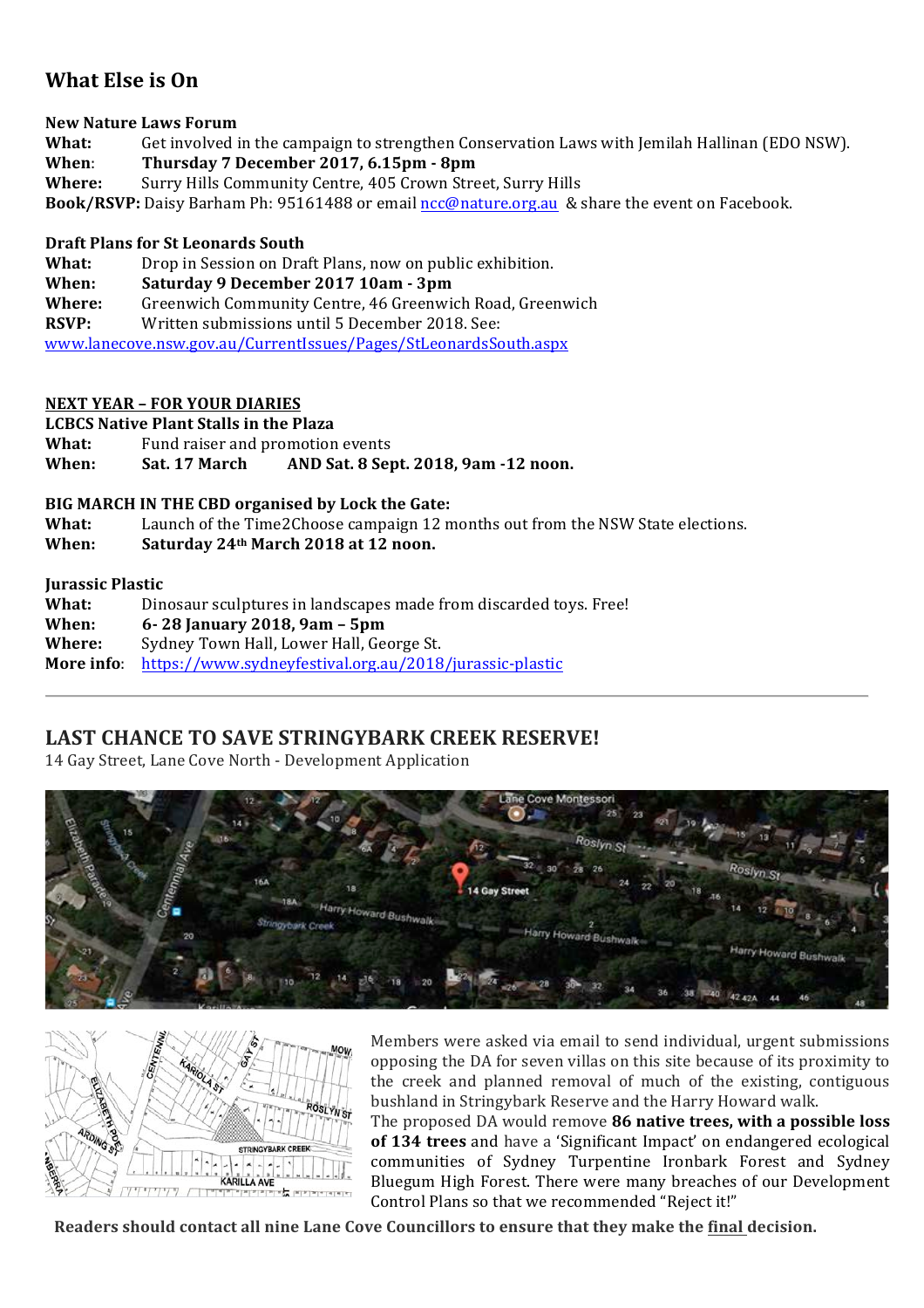## **NCC NSW Annual Conference 2017**

The Nature Conservation Council (NCC) is a leading umbrella group formed more than 60 years ago when "nature in this state was pillaged on an industrial scale," to provide a shared voice for community environmental organisations from across NSW.

NCC networks people and groups who are working to protect our beautiful wild places, animals, bushland, waterways and coastlines. In fact, the National Parks Act was drafted by the NCC in 1957 and the National Parks Association of NSW was founded.

The LCBCS sends delegates to the two day annual conference each year, may propose motions and votes on Day 2. Day 1 was about speakers and workshops and was attended by new Society President, Shauna Forrest and Doug Stuart whose report is summarised here. See our website for a full Report.

**CEO Kate Smolski**'s report outlined the NCC's achievements, diversity of issues and very large expanded portfolio of campaigns and actions undertaken. 

**Sue Higginson,** recently retired CEO of the Environment Defenders Office (EDO) spoke on how laws need changing to better protect nature. NSW has one of the better systems in the world, but it could be better. She pointed to current problems such as moves to silence dissent by changes to the protestor's laws, advocacy group's silences, removal of deductable gifts to advocacy organisations, reduction of grants (\$10m lost over the last ten years).

Her outline of the basis of the Law we have to work within is that.

It is a human construct and consists of words -It is anthropocentric - It is agenda biased

It covers private and public property - and is adversarial: winners and losers.

And, as evidenced by a decline in species, what we need to better protect nature is substantive laws that are fit for the purpose of protecting nature and Independent environmental assessment.

NCC's online submission guides help people make informed input into government environmental decision making and retrospectively, to understand current changes to laws affecting nature.

The Society's submissions can be found on our **website: http://lanecovebushland.org.au under Communications/ 'PLANNING – SUBMISSIONS, LETTERS'** 

## **Lane Cove Coal and Gas Watch**

This sub-committee of the LCBC&S meets on the first *Monday of each month from 6:30 pm to 8:30 pm in the* Lane *Cove* Library.

*Contact Sally Kennedy on 0424 330 323.*

#### **97% of Lane Cove households voted for a 100% stop** to coal seam gas in NSW and more protection for communities to object to coal mining on prime **agricultural land.**

In October the group took these clear-cut results to Lane Cove MP Anthony Roberts who in his capacity as NSW Planning Minister is in a position to do something about this. The message being that it's time to prioritise our farmland and water supplies.

When Minister Roberts was detained, we had an extended meeting with his ministerial advisors. They said there was

- big downward pressure on fossil fuel projects in favour of renewables;
- more scrutiny of miners complying with consent conditions and an increase over the past 2 years in fines.
- Community pressure had led to the cancelling of projects and mining companies needed a social license to operate.

They reminded us that activists needed to maintain their social license and that our group was a good example of how to do that!

If you would like to find out more about the campaign or VOTE NOW on this issue go to: http://www.lockthegate.org.au/time2choose



*LCC&G members Warwick Pearce (also Bylong Valley Protection*  Alliance), Dashini Jeyaratnam (Doctors for the Environment), Peggy Fisher (Blue Mtns Gardens of Stone action group) and Sally Kennedy at *a meeting with Minister Roberts.*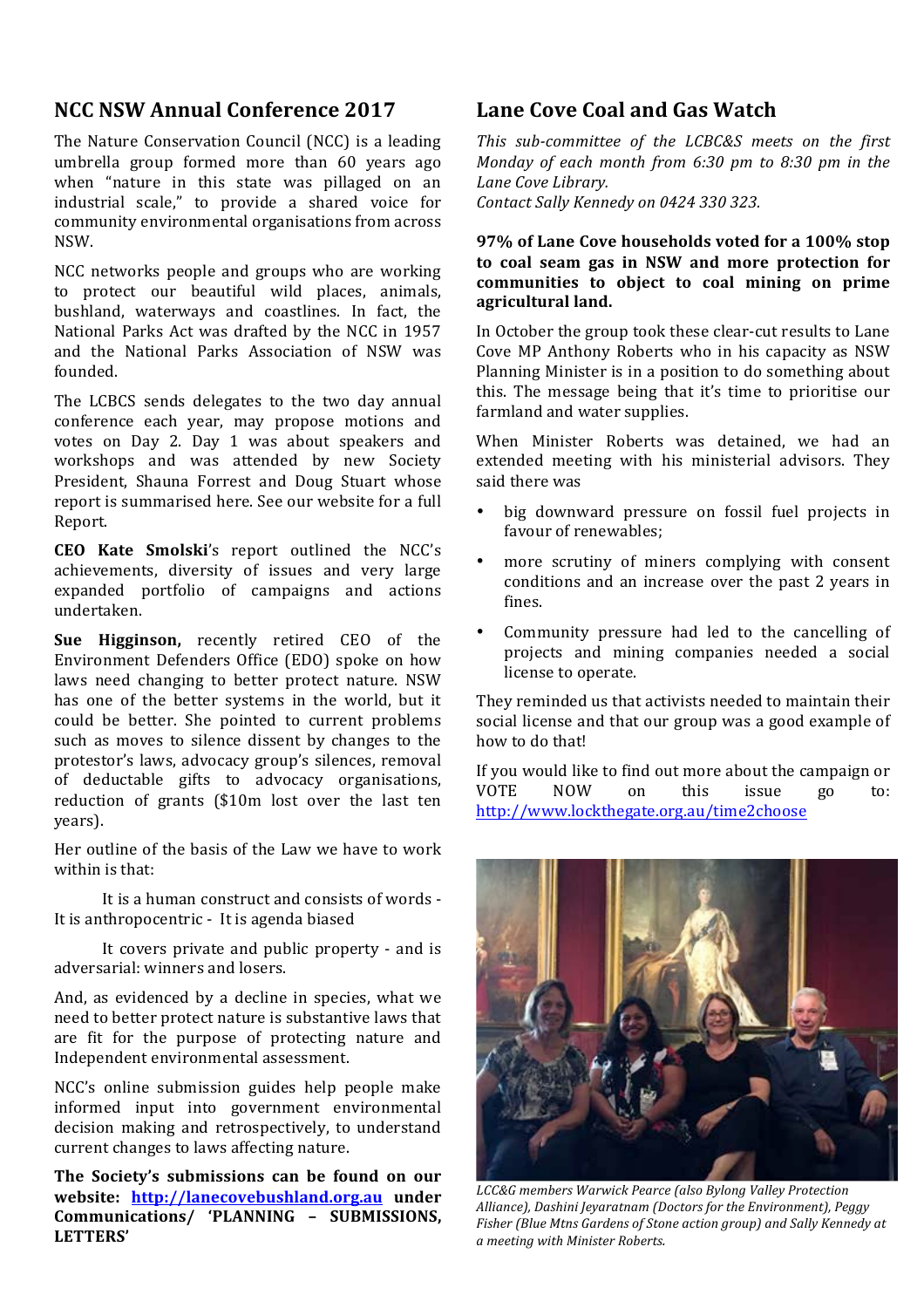### Lane Cove's great green spaces

The LCB&CS has been an advocate for bushland and the environment in Lane Cove for over 46 years and our efforts have assisted Council to preserve and enhance the unique bushland character of Lane Cove.

The Society's Executive contribute to writing and approving many submissions. Our evergreen campaigners Doug Stuart and Graham Holland continue analysis of the environmental implications of DA's, buildings, planning and development for Lane Cove and write the Society's important and critical submissions before deadline, a job they have done for decades, utilising their architectural and planning knowledge.

### **Flowering Native "Apples"**

You may have noticed the flowering over November of many *Angophora costata* trees, known as the Sydney Red Gum. It is the very beautiful, iconic tree of the Sydney sandstone bushland, easily recognised by its colourful smooth bark, its often gnarled and twisted branches and its ribbed seed capsules. It does not flower every year, however conditions were right this year to support a noticeable number.



*Image:* Friends of Lane Cove National Park *Image:* MWilson

## **Pinaroo Park concept plans**

Our Submission to Council on the **Park concept plans** expressed various concerns for protecting the adjoining fragile and remnant Batten Reserve as a valuable wildlife and nature reserve, including

- ensuring a sufficient buffer zone (at least ten metres) is provided to all boundaries;
- a filtration system on the existing stormwater drains to reduce pollution into the bushland;
- the quantity of 'fill'; sediment control during both the construction and vegetative period;
- root protection zones for existing trees;
- invasive weeds; selection of grasses, materials and other design suggestions.



## **NEWSLETTER WRITERS/ EDITORS/ LAYOUT ARTISTS WANTED**

An opportunity to enhance your writing, editing, lay-out skills! The monthly 'Bushranger' Newsletter needs YOU! It presents an opportunity for budding journo's to connect others to what is going on with the local and wider environment.

The editor/s have free rein to creatively present the Society's news and views and express opinions constrained solely by the laws of libel.

Email: grahamholland@iinet.net.au or lanecove bushland@yahoo.com with 'EDITOR' in the subject line.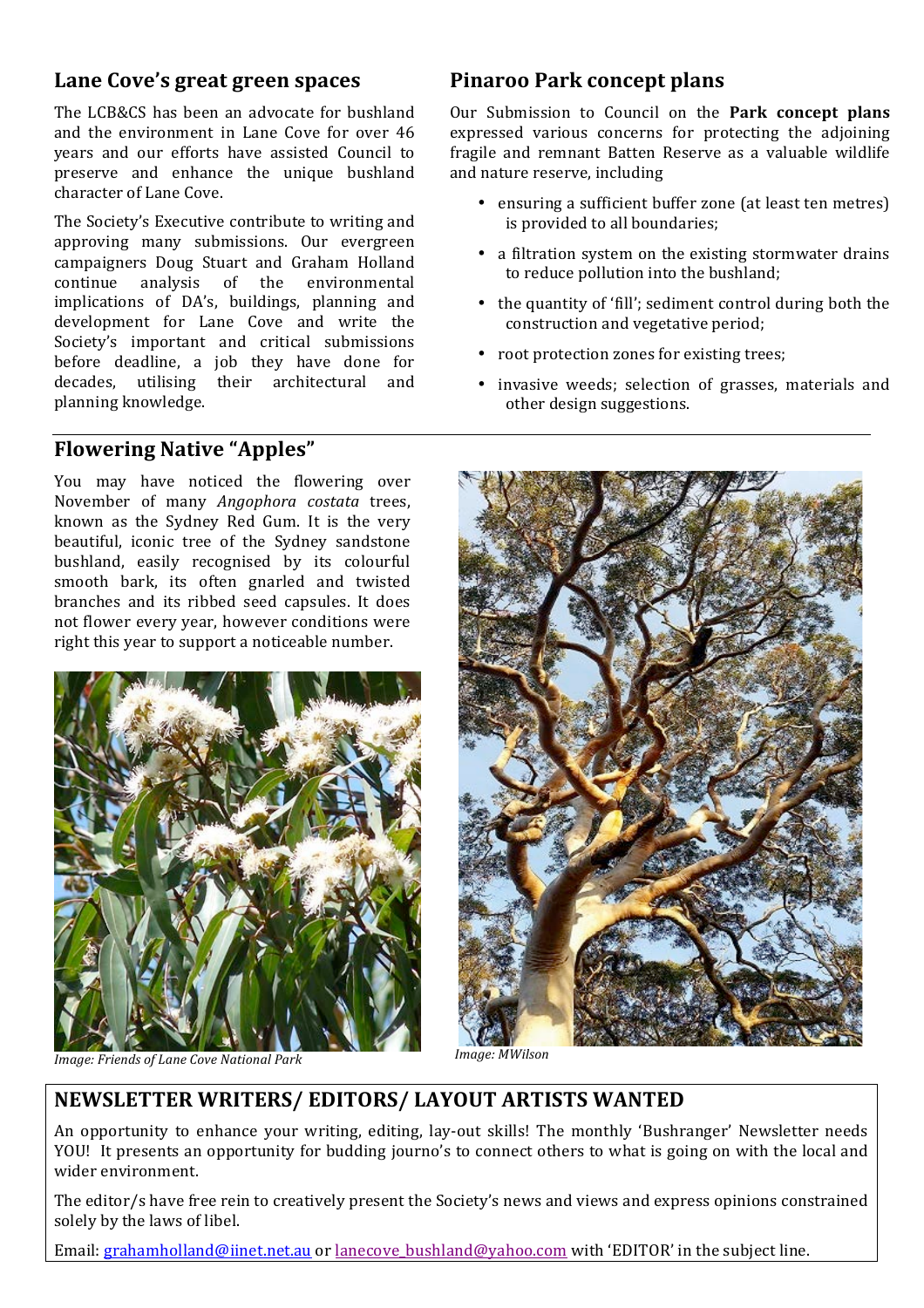

# **President's Report 2016 - 2017**

By outgoing President Margaret Bergomi

It is a great pleasure to present this President's Report for 2016-2017 here in the Municipality of Lane Cove rather than in a city, possibly called the City of Greater Ryde! Certainly the Council amalgamation, nonamalgamation issue must be the key issue of the year. Amalgamation would have had enormous impact for Lane Cove bushland, and given us less of a say in how it is managed. Instead we can be proud that one of our long term members France Vissel has been elected to our intact Lane Cove Council. Congratulations Frances!

Our Executive Committee has seen to the effective running of the Society throughout the year to support our aims. We have been helped by a small number of members involved in many activities, often working in small groups (or working groups). Some of these activities give us a visible presence in Lane Cove in Council run bushland programs and events. Therefore I am pleased to report on our activities and achievements in 2016-2017, described under the following headings:

- Living in Lane Cove and working with Council
- **Local and State Development and Planning Issues**
- **Communications and Governance**

#### Living in Lane Cove and working with Council

We continued to work cooperatively with Council and to participate in Council activities that reinforce our aims, specifically for the **Bushland Management Advisory Committee (BMAC)** and the **Bush Kids** program. On BMAC we were represented by Yvonne Barber, Maralyn Lawson and Norma Stuart. Norma must hold a record as being our representative on BMAC since its inception in 1990. Of particular concern to BMAC this year has been the continual loss of tree cover even though the  $10/50$  legislation has been moderated. BMAC is currently dissolved pending the formation of a new committee under the new Council, and we trust that it will continue.

We assisted Council Officers Kerry Heatley and Valerie Close with a successful grant to extend Council's **Bush Kids** program for one year. Corinne Fisher, Helen Jordan and Norma Stuart were our representatives on the Bush Kids Advisory Committee. We also thank Helen for her good work in rounding up volunteers to be present at the many activities. We are trialling a voucher system that entitles Society members to two free activities per family per year as an incentive to join the Society. We are currently negotiating a new agreement with Council to continue our ownership of the program. We are planning for Valerie Close to address the Society before the end of the year.

Alexa Troedson, Ruth Neumann and Shauna Forrest have submitted an application by the Society for a grant through Council's Sustainability Action Plan to undertake a **Geodiversity Project**  in Warraroon Reserve, supported by Council's Assistant Manager of

Open Space and led by Dr. Trudi Semeniuk, who works with the Geological Society of Australia. It would have an educational outcome that demonstrates the relationship between geodiversity and plant communities. It could lead to the first geoheritage trail in Lane Cove. If successful, we will be active participants in the survey, especially in selecting sites and identifying plant communities.

The annual autumn **Native Plant Sale** was held on 25 March 2017. It was very successful this year and plants were of best quality. The Society thanks Ruth Neumann as convenor, Yvonne Barber, and all who volunteered their time and effort. Plans for a spring stall on 9 September 2017 were finally abandoned due to an unexpected conflict with the Council elections and the unavailability of a suitable alternative date.

We thank Matt Fisher and others for putting together our stall for the Lane Cove Fair, last Sunday 8 September 2017. Another successful initiative by Matt and Corinne Fisher are the greeting cards that feature stunning photographs of Lane Cove bushland and wildlife. They became available late last year and now find a place on our stalls.

Members of our society also participate (unofficially) in Council's **Bush Care Groups**, including Frances Vissel (Stringybark Creek Group),Maralyn Lawson (Manns Point), and Yvonne Barber (Bushland Park) among others.

Further afield a few of us joined a **spring bushwalk** on Saturday 26 August 2017 at North Head Sanctuary, led by Ron and Barbara Gornall, where we enjoyed one of the best displays of native flowers yet seen.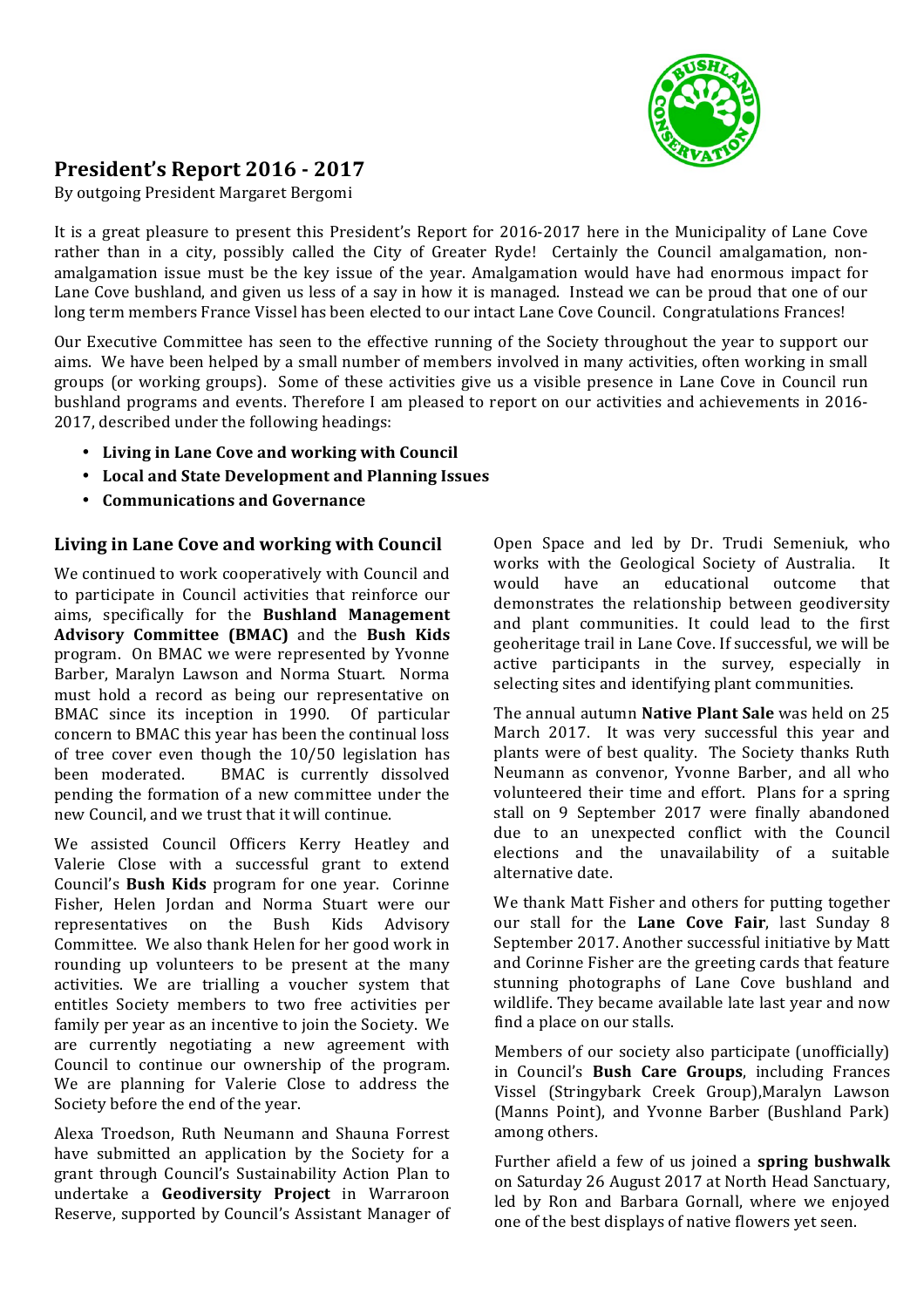#### **Local & State Development & Planning Issues**

We thank Doug Stuart, who has worked tirelessly throughout the year reviewing **Lane Cove development applications and issues** and preparing submissions when necessary. A major issue for Lane Cove is the loss of trees on private and public land, such as the proposed Finlayson Street widening and the associated Rosenthal Development, as well as the current development proposal at 266 Longueville Road.

Together with Graham Holland and others, Doug has also been active in reviewing **State Government Plans and Policies**. Our work for the Greater Sydney Commission (remember that?) included a submission on the Draft North District Plan and attendance at a number of presentations and workshops. Doug also prepared an excellent submission on the related Medium Density Housing Code, which was backed up by an excellent article prepared by Graham that was published in The Village Observer (TVO).

Our presence continued at the **Ausgrid Vegetation Management program**, represented by Maralyn Lawson, Ruth Neumann and Norma Stuart. While the program resulted in an Engagement Summary Report and the Terms of Reference for a Vegetation Management Program, it remains to be seen whether the many days spent workshopping will translate into an appreciable improvement in the pruning of street tree throughout Sydney and in Lane Cove.

With Graham Holland taking the lead, we have lobbied against **Amalgamation** since 2013 and supported all of Council's moves to prevent amalgamation. We like to think that our efforts helped those Councillors who resisted pressure to give up on Council's legal appeal against amalgamation, and we thanked them for it.

We were also active in the **Council Elections on 9 September 2017**. We formed a working group to oppose Council's proposed poll to ask residents "do you support the Amalgamation of Lane Cove with the City of Ryde Council and Hunters Hill Council? When amalgamation was reversed and the poll cancelled, we quickly redirected our efforts.

Although we are party non-political and do not endorse candidates, many of our members worked individually to support their favoured candidates. We especially thank the group, including Doug Stuart, Sue Ingham and Corinne and Matt Fisher, that came together to prepare our own **Questionnaire to Council Candidates** and circulate the responses, both electronically and as a flyer. Also we thank those who asked questions at the 'Meet the Candidates' forum, which were also featured in our article 'Ouestion Time for Council Candidates' that was written by Graham Holland and published in the August edition of the TVO. We believe that the questions asked of candidates may have had a beneficial effect on the result.



We continue our associations with various groups including TEC and NCC. Frances Vissel will present a motion to improve the availability of information about the candidates prior to elections at the upcoming **NCC Conference**  in October. We thank Doug Stuart as our representative and Sue Ingham for her involvement in the **Better Planning Network (BPN)** which confronts the same issues for Sydney about poor urban planning and development and not enough infrastructure that we face in Lane Cove.

Shauna Forrest took the lead in opposing the presence of an unwelcome Cat Protection Society in Sustainability Lane at the Lane Cove Fair, which fortunately did not eventuate. We collaborated to oppose the suggested relocation of the Lloyd Rees bandstand, in a submission that was published in the TVO, as well as other contributions to the same magazine. 

The list of other government plans and policies that are a potential threat to our municipality are too many to enumerate. We will continue to monitor them and act where necessary.

Which brings us to the work of our **Coal and Gas Watch Committee** led by Sally Kennedy. The Coal and Gas Watch continued its work protecting NSW from the impacts of invasive coal mining and coal seam gas with some high profile events and campaigns. Sally's report is presented separately and is annexed to this report. We thank Sally for her efforts on our behalf.